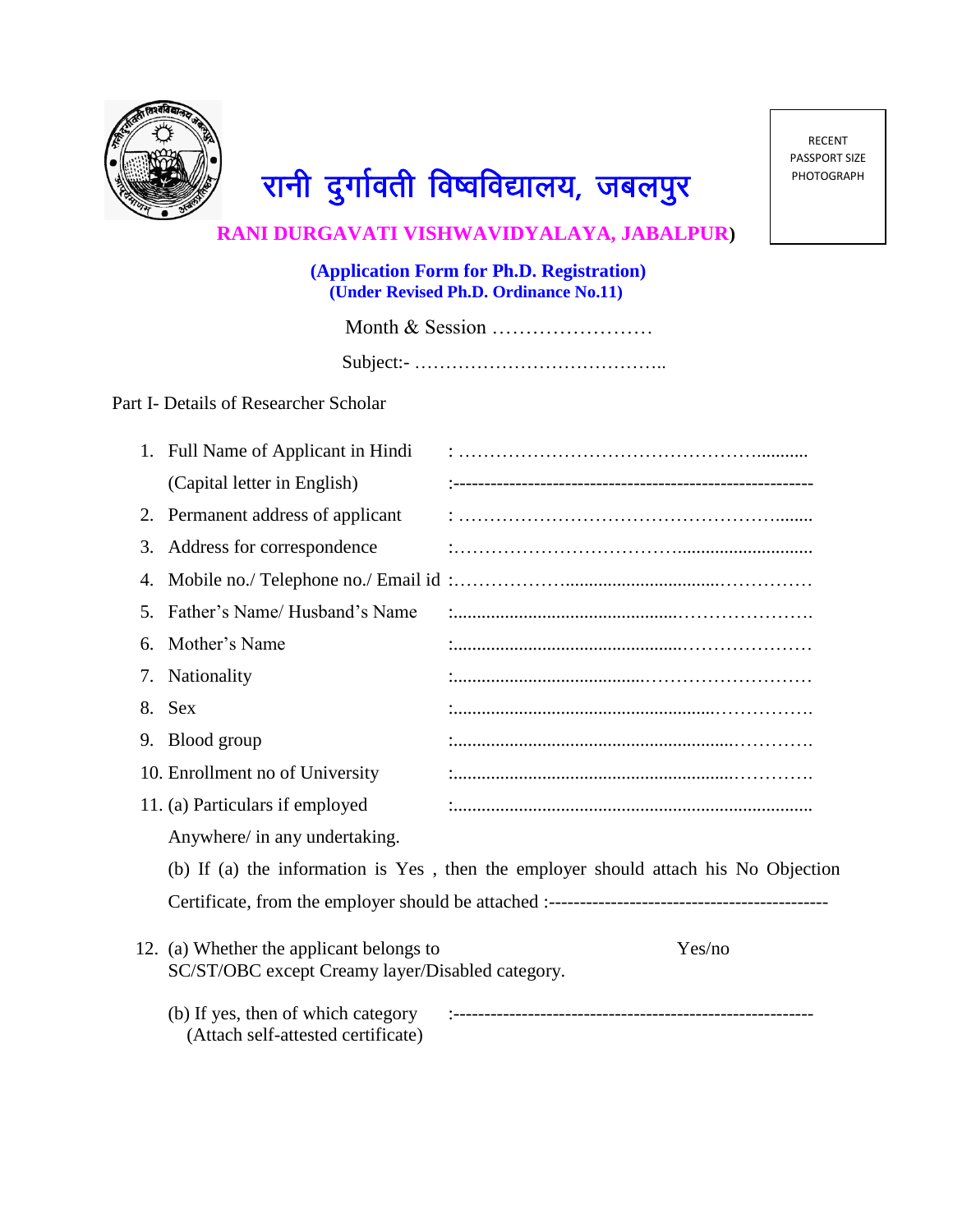|                | of<br>Name         | Name       | of | Year | Grade/               | Marks | Division | Subjects |
|----------------|--------------------|------------|----|------|----------------------|-------|----------|----------|
| S.No           | Examination        | Board/     |    |      | obtained/Percentage/ |       |          |          |
|                |                    | University |    |      |                      |       |          |          |
|                | Secondary/         |            |    |      |                      |       |          |          |
| $\mathbf{1}$   | <b>High School</b> |            |    |      |                      |       |          |          |
|                | $10^{\rm th}$      |            |    |      |                      |       |          |          |
| 2              | Higher             |            |    |      |                      |       |          |          |
|                | Secondary          |            |    |      |                      |       |          |          |
|                | $10+2$             |            |    |      |                      |       |          |          |
| 3              | Graduation         |            |    |      |                      |       |          |          |
|                |                    |            |    |      |                      |       |          |          |
| $\overline{4}$ | Post-              |            |    |      |                      |       |          |          |
|                | Graduation         |            |    |      |                      |       |          |          |
| 5              | M.Phil             |            |    |      |                      |       |          |          |
|                |                    |            |    |      |                      |       |          |          |
| 6              | Other              |            |    |      |                      |       |          |          |
|                |                    |            |    |      |                      |       |          |          |

13. Applicant's Educational Qualification's :-

 14. Proposed Title for research work :.................…………………………………….... If the researcher has done some research:............................................................................. work on the above topic, then attach copies of published research papers. 15. Whether the applicant is appearing in any :- Yes/No other examination conducted by this university/ any other university. to

obtain any other degree.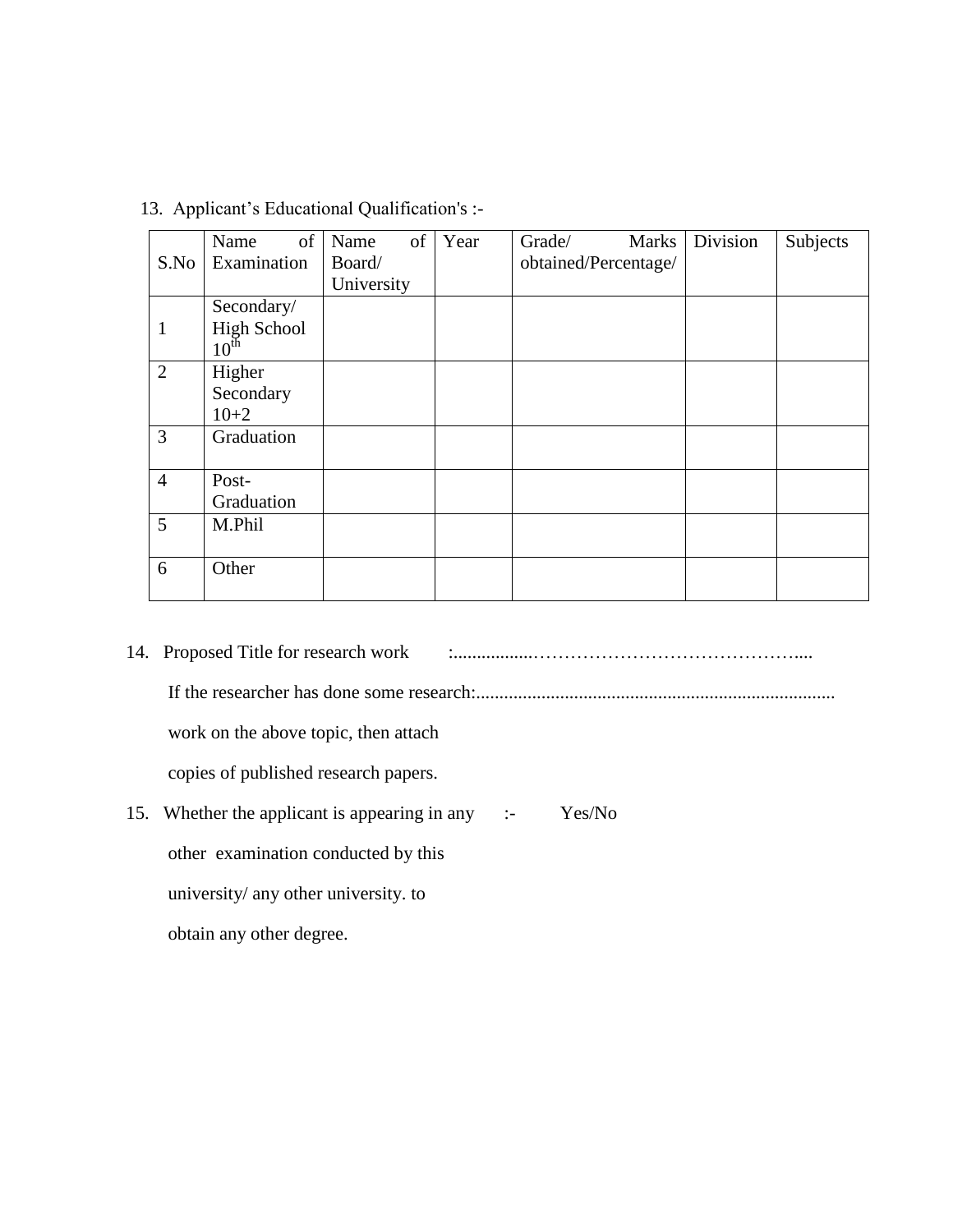# **Part 2 Certificate of Research Supervisor**

I agree to guide the applicant in his/her research work. The following research students are registered under my Supervision/ Co- supervision.

| Name of Research Scholar | Supervisor/Co - Supervisor | Name of University |
|--------------------------|----------------------------|--------------------|
| $\mathbf{1}$             |                            |                    |
| $\overline{2}$           |                            |                    |
| $\overline{3}$           |                            |                    |
| $\overline{4}$           |                            |                    |
| 5                        |                            |                    |
| 6                        |                            |                    |
| $\overline{7}$           |                            |                    |

I certify that I have published following research papers in the last 5 years:-

| Sr. | Title of published research paper | Name of Journal | Volume & Page no. |
|-----|-----------------------------------|-----------------|-------------------|
| no. |                                   |                 |                   |
|     |                                   |                 |                   |
|     |                                   |                 |                   |
|     |                                   |                 |                   |
|     |                                   |                 |                   |
|     |                                   |                 |                   |
|     |                                   |                 |                   |
|     |                                   |                 |                   |
|     |                                   |                 |                   |
|     |                                   |                 |                   |
|     |                                   |                 |                   |
|     |                                   |                 |                   |
|     |                                   |                 |                   |

| Signature of Supervisor:------------------------------- |                                                      |  |  |  |
|---------------------------------------------------------|------------------------------------------------------|--|--|--|
|                                                         | Name of Supervisor :-----------------------------    |  |  |  |
| Designation                                             | :-------------------------------                     |  |  |  |
| <b>Address</b>                                          | '-------------------------------                     |  |  |  |
| Email id                                                | *-------------------------------                     |  |  |  |
|                                                         | Mobile no./ Phone No. :----------------------------- |  |  |  |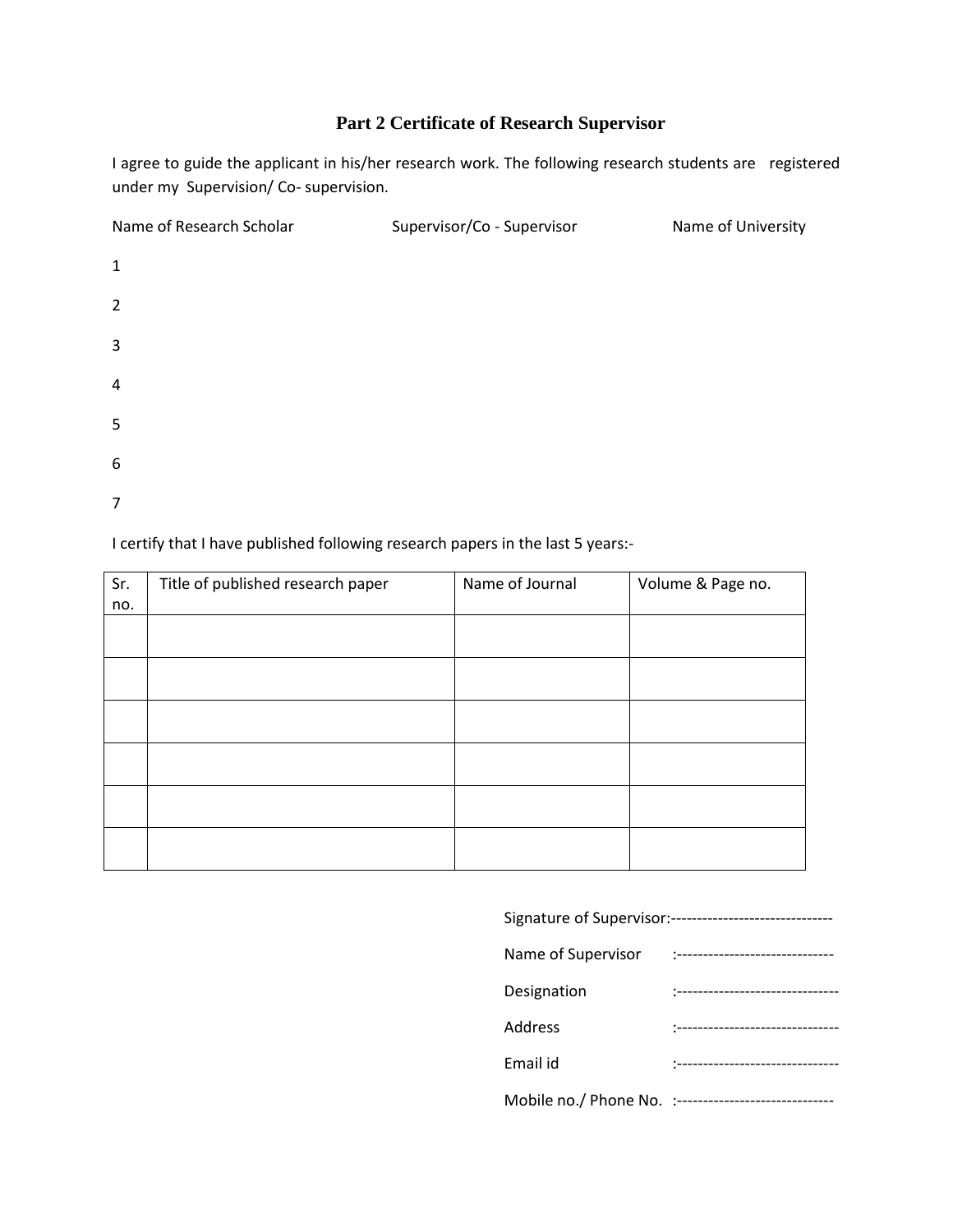# **Part 3 Certificate of Co-Supervisor**

I agree to guide the applicant in his/her research work. The following research students are registered under my Supervision / Co- supervision.

| Name of Research Scholar | Supervisor/Co - Supervisor | Name of University |
|--------------------------|----------------------------|--------------------|
| $\mathbf{1}$             |                            |                    |
| $\overline{2}$           |                            |                    |
| 3                        |                            |                    |
| $\overline{4}$           |                            |                    |
| 5                        |                            |                    |
| 6                        |                            |                    |
| $\overline{7}$           |                            |                    |

I certify that I have published following research papers in the last 5 years:-

| Sr. | Title of published research paper | Name of Journal | Volume & Page no. |
|-----|-----------------------------------|-----------------|-------------------|
| no. |                                   |                 |                   |
|     |                                   |                 |                   |
|     |                                   |                 |                   |
|     |                                   |                 |                   |
|     |                                   |                 |                   |
|     |                                   |                 |                   |
|     |                                   |                 |                   |
|     |                                   |                 |                   |
|     |                                   |                 |                   |
|     |                                   |                 |                   |
|     |                                   |                 |                   |
|     |                                   |                 |                   |
|     |                                   |                 |                   |

|             | Signature of Co-Supervisor:--------------------------  |
|-------------|--------------------------------------------------------|
|             | Name of Co-Supervisor :------------------------------- |
| Designation | :-------------------------------                       |
| Address     |                                                        |
| Fmail id    |                                                        |
|             | Mobile no./ Phone No. :------------------------------  |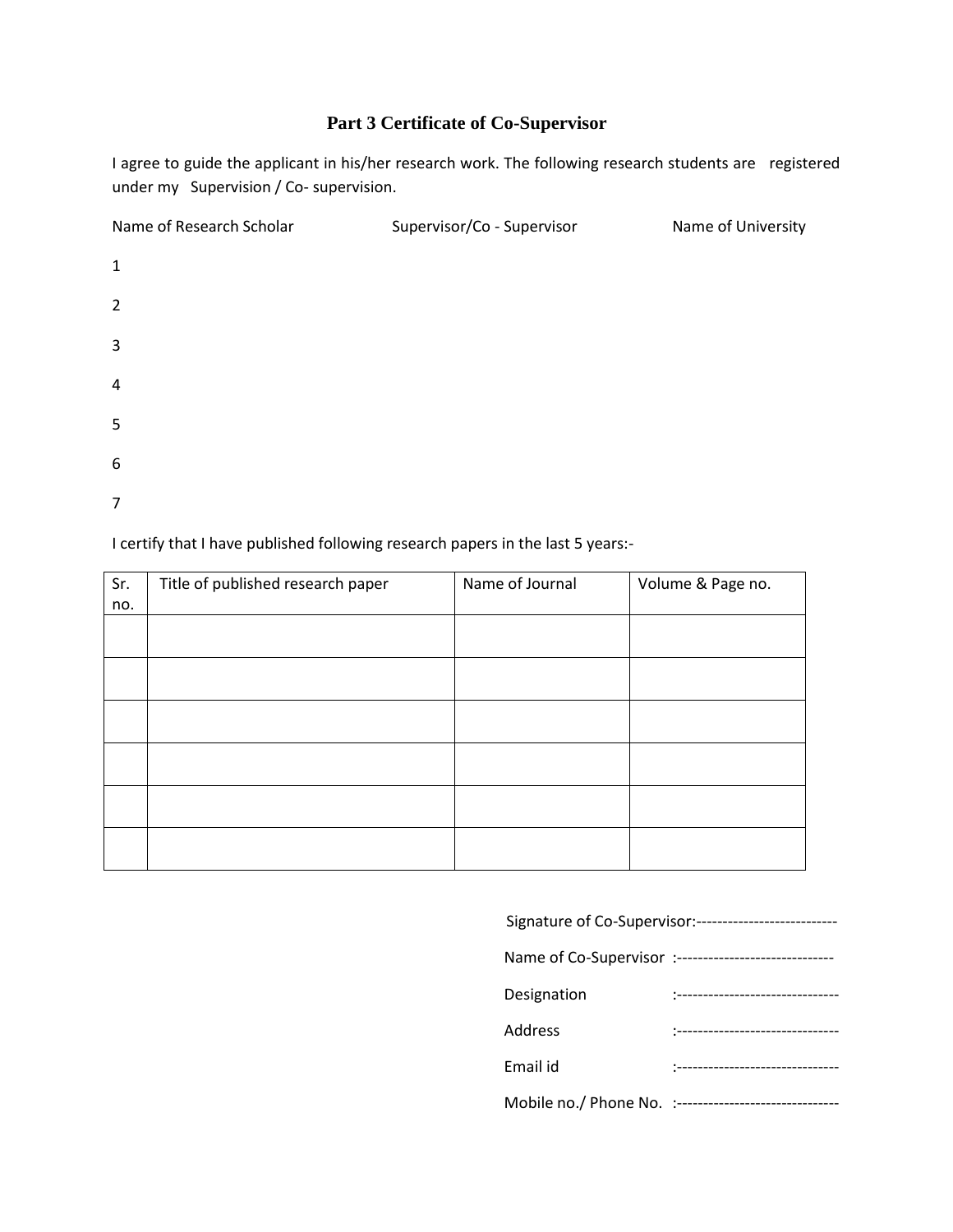## **Part 4 Certificate of Research Centre**

Certified that complete facility related to the research topic of above research scholar is available in this institution and facilities will be provided to him/her to do the research work. This institution is recognized by the University for research work .Application form is forwarded along with recommendation.

It is certified that the above researcher has deposited the following fees in the institution.

- 1. The research centre fee has been deposited at the institution.
- 2. Laboratory fee if it is being used
- 3. Research centre caution money.
- 4. Identity card fee
- 5. Information technology infrastructure fee

Receipt no. ………. Dated……………… and receipt copy is attached with application form.

Date …………. Signature of Head, Research Centre

(Name & Seal)

#### **Part 5 Certificate of University Central Library**

It is certified that Research Scholar Mr. /Mrs./ Ms ……………….has paid the fees by receipt no. ……………………. dated -----------------------------------

- 1. Library fee
- 2. Library Caution money.

Date **Head** University Central Libra**ry**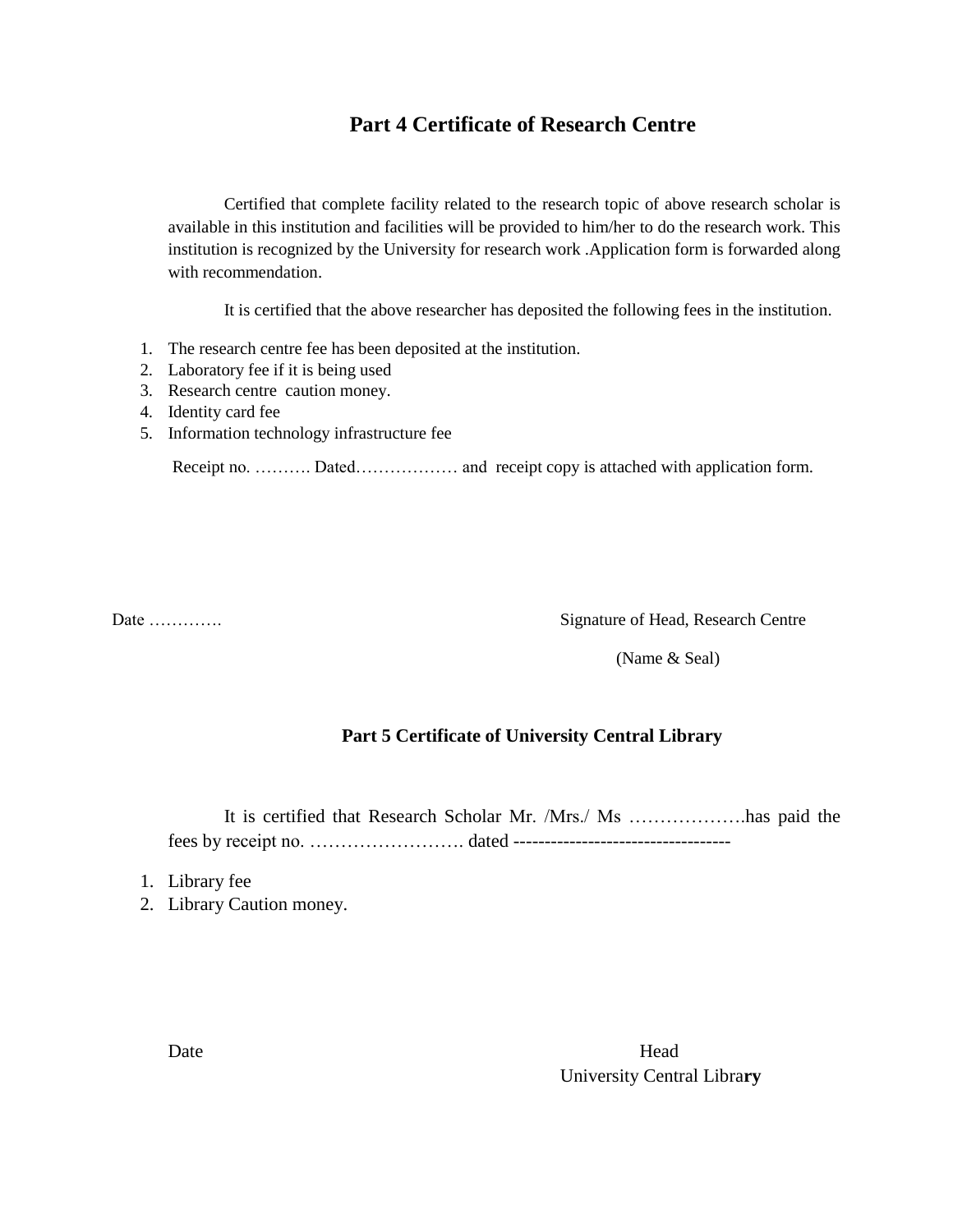#### **Part 6 - Certificates attached by Researcher Scholar**

- 1. Complete application in prescribed application form.
- 2. Photo Copy of fees deposited in Research Center.
- 3. Photo Copy of receipt of fees in University Central Library.
- 4. If the Research Scholar is working in any Institution/ Company, Then No Objection Certificate.
- 5. Copies of all self-attested Mark sheets.
- 6. If applicant belongs to ST/SC/OBC except creamy layer/ Disabled category, then Self attached copy of the certificate from the competent officer/authority.
- 7. Gape certificate
- 8. Eligibility certificate for students outside Madhya Pradesh.
- 9. Migration certificate for other university
- 10. 7 copies of the research proposal, including self signed, duly signed by Supervisor/co-Supervisor and signed by Principal/ Head of the research center.

#### **Part 7- Declaration of Researcher Scholar**

I hereby declare that I have studied the ordinance 11 and according to my knowledge, the entries and the information given in this application is true, and complete. If any of the information is found to be false or factual before or after receiving the Ph.D. degree, then the University will be able to take action against me, which will be accepted by me . I also certfy that. I am not doing research neither from this University or any other University as regular or private student. nor am I attending any other examination except certificate course with above recommended research work examinations. if this is found , then my registration should be cancelled.

> Applicant's Signature Applicant's Name Father's Name / Husband's Name Full Address------------------------- E-mail id Mobile no.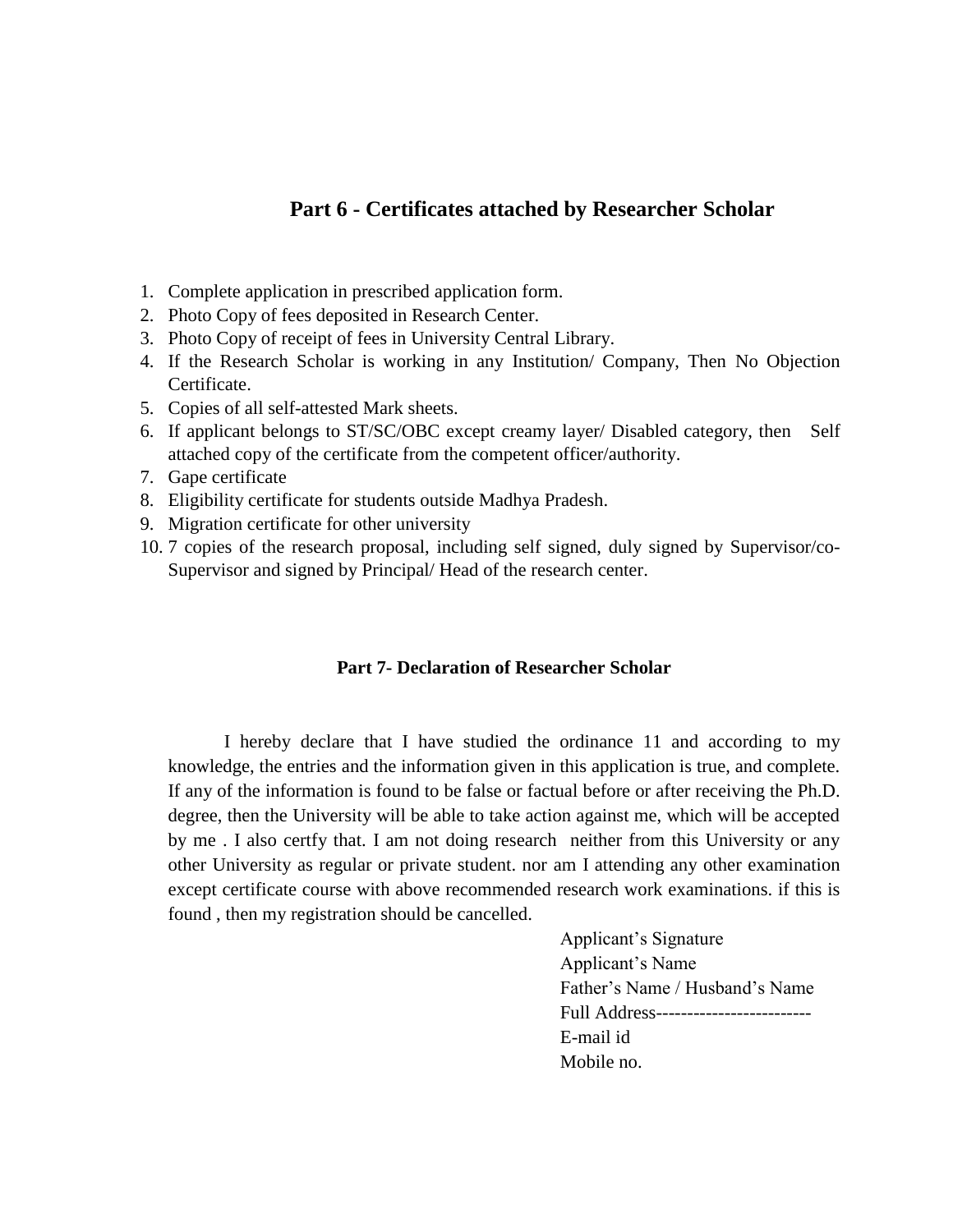#### **Ph.D. Checklist of application Forms**

Received Application form with Prescribed enclosures from Mr./Miss/Mrs. ------------ -----------------.

- **1.** Research Supervisor proposed in the application form are recognized. (yes/no)
- **2.** Research co-supervisor is recognized (Yes/No)
- **3.** ------------------ and ----------------------------------- Research Scholar are already working as Supervisor/ co-supervisor respectively.
- **4.** -------------- &------------ Research Scholar are already working under the guidance of Cosupervisor as Supervisor/Co-Supervisor respectively for students outside from M.P.
- **5.** Research center is recognized.(yes/no)

#### **Cash counter**

Please deposit the fee of the above research scholar as follows:-

- 1. Research Registration fee
- 2. Migration Fee
- 3. Enrolment and fees receipt forwarded by research center
- 4. Affidavit for Change of name , if applicable.

Signature of examiner

#### **Acknowledgement Receipt for Application form**

Received application form for Ph.D. application from Mr,/Mrs/Ms. …………………………........ on-------------- date.

Signature of Examiners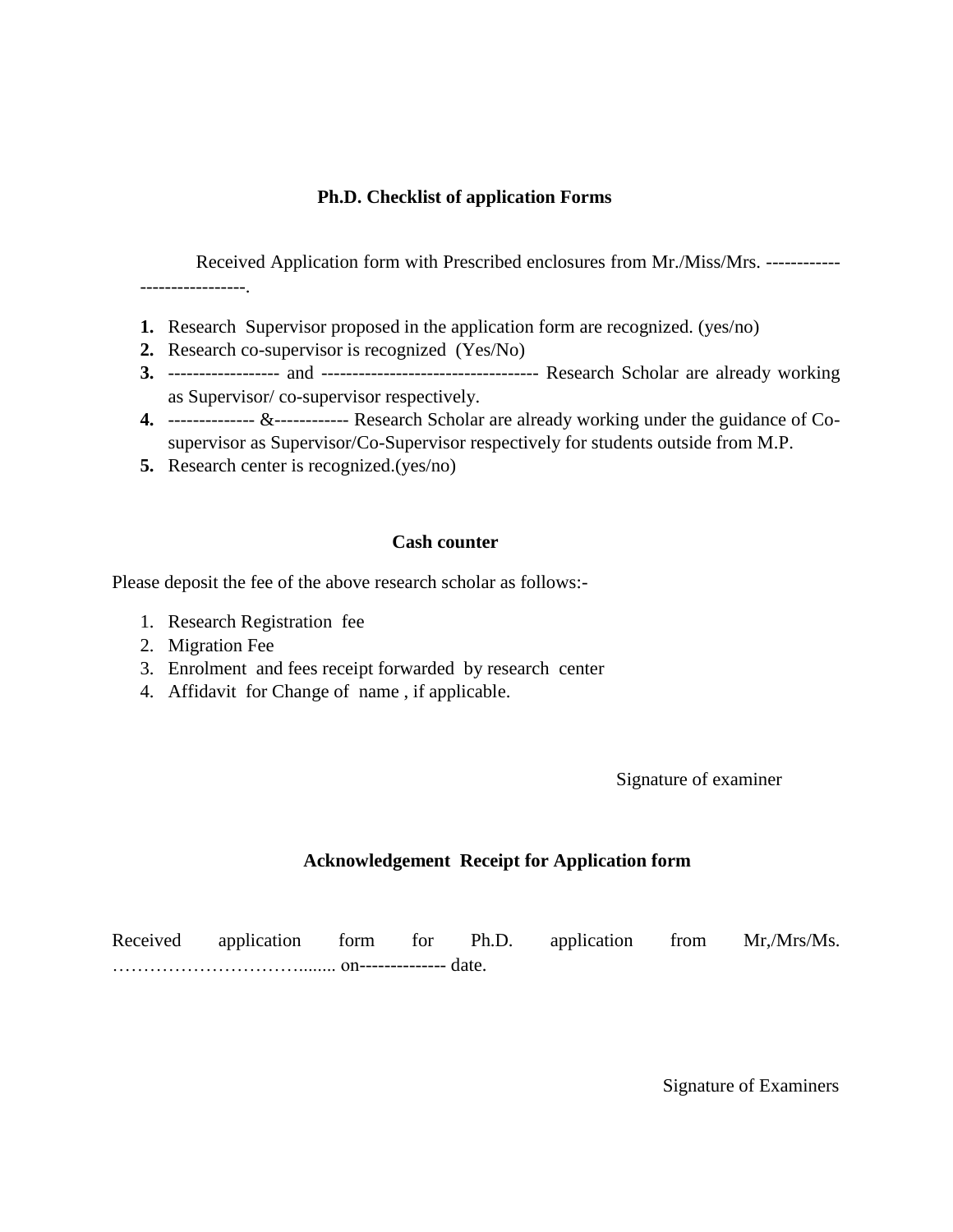# **Parents /Guardian Declaration**

| I, Father/Mother/Guardian of | who is seeking |
|------------------------------|----------------|
|                              |                |

admission in Ph.D./ M.Phil. at College/ School/ Institute /University \_\_\_\_\_\_\_\_\_\_\_\_\_\_\_\_\_\_\_\_\_\_\_\_\_\_\_\_,

Declare that my ward will act as per rules of the University/ Programme / Department etc. and not will involved in any antisocial activities /ragging. We know that ragging is totally banned in the University. It is a cognizable offence. If my ward is found indulged in any type of ragging /indisciplinary activity, he/she will be punished by the Institute/ School/ Department as per the rules of the University. I take complete responsibility of his/her overall conduct at the Research Centre and University.

Date:

(Signature of Applicant) (Signature of Parents/Guardian)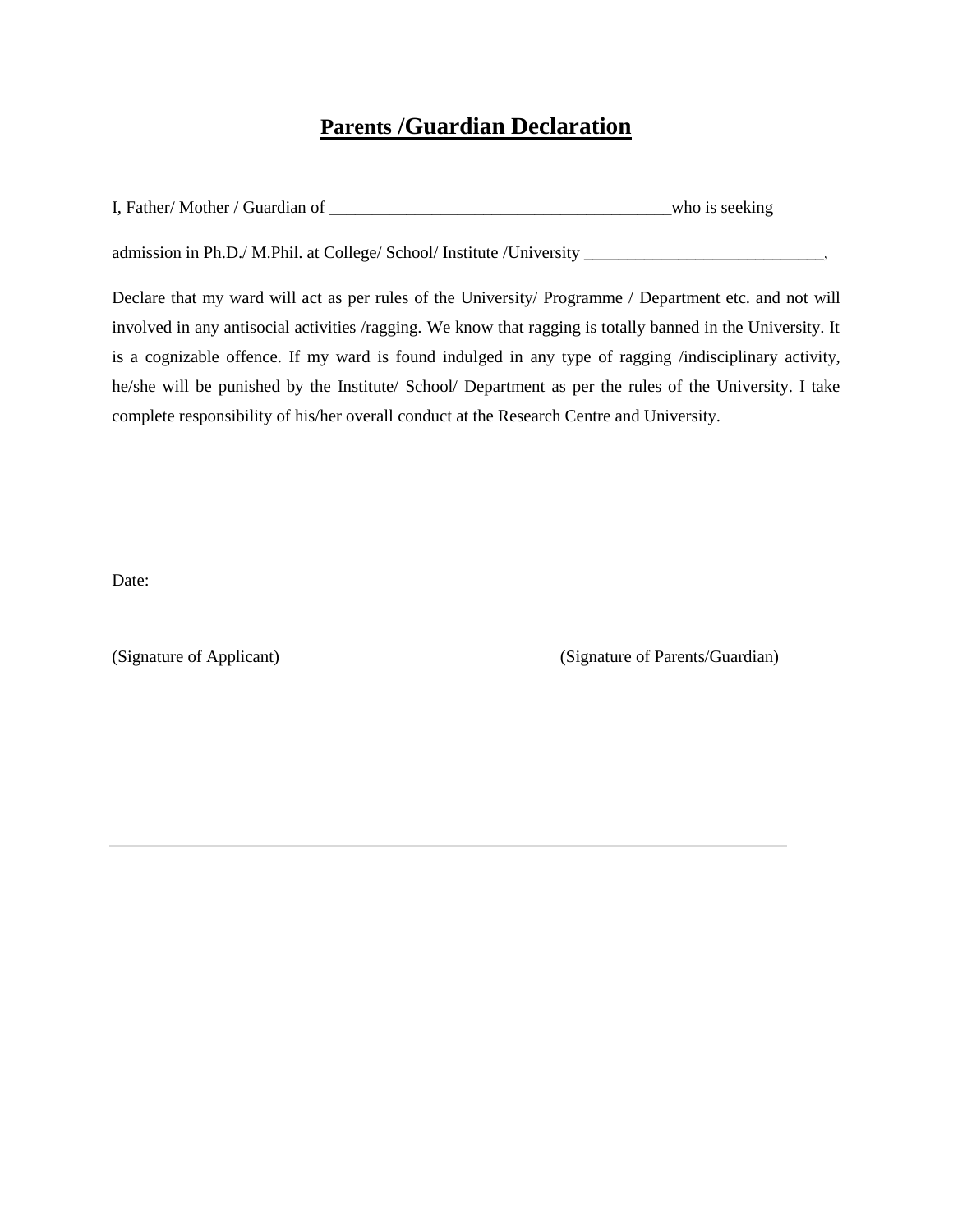



RECENT PASSPORT SIZE PHOTOGRAPH

## RANI DURGAVATI VISHWAVIDYALAYA, JABALPUR (Under Revised Ph.D. Ordinance No.11)

Month & Session  $\dots \dots \dots \dots \dots \dots \dots \dots \dots \dots \dots \dots$ 

विषय:———————

## <u>भाग— एक शोधार्थी का विवरण</u>

|             | 1. आवेदक का पूरा नाम हिन्दी में<br>(अंग्रेंजी के बड़े अक्षरों में) | ______________________________<br>__________________                                                                                                                                                                                                                                                                                        |
|-------------|--------------------------------------------------------------------|---------------------------------------------------------------------------------------------------------------------------------------------------------------------------------------------------------------------------------------------------------------------------------------------------------------------------------------------|
|             | 2. आवेदक का स्थाई पता                                              | ____________________________                                                                                                                                                                                                                                                                                                                |
|             |                                                                    |                                                                                                                                                                                                                                                                                                                                             |
|             |                                                                    | ______________________________                                                                                                                                                                                                                                                                                                              |
|             | 3. पत्र व्यवहार हेतु पता                                           | _________________________                                                                                                                                                                                                                                                                                                                   |
|             |                                                                    |                                                                                                                                                                                                                                                                                                                                             |
|             |                                                                    | ___________________________                                                                                                                                                                                                                                                                                                                 |
|             |                                                                    | 4. मोबाईल नं. / दूरभाष कमांक / ई-मेल आई.डी. -------------------------                                                                                                                                                                                                                                                                       |
|             | 5.  पिता का नाम ⁄ पति का नाम                                       | ;---------------------------                                                                                                                                                                                                                                                                                                                |
| 6.          | माता का नाम                                                        | _________________________                                                                                                                                                                                                                                                                                                                   |
| $7^{\circ}$ | नागरिकता                                                           | ____________________________                                                                                                                                                                                                                                                                                                                |
| 8.          | लिंग                                                               | 9. रक्त समूह :------<br>$\frac{1}{2}$ $\frac{1}{2}$ $\frac{1}{2}$ $\frac{1}{2}$ $\frac{1}{2}$ $\frac{1}{2}$ $\frac{1}{2}$ $\frac{1}{2}$ $\frac{1}{2}$ $\frac{1}{2}$ $\frac{1}{2}$ $\frac{1}{2}$ $\frac{1}{2}$ $\frac{1}{2}$ $\frac{1}{2}$ $\frac{1}{2}$ $\frac{1}{2}$ $\frac{1}{2}$ $\frac{1}{2}$ $\frac{1}{2}$ $\frac{1}{2}$ $\frac{1}{2}$ |
|             | 10. विष्वविद्यालय का नामांकन क्रमांक   :-                          | _______________________                                                                                                                                                                                                                                                                                                                     |
|             |                                                                    | 11. (क) यदि किसी स्थान/उपकम में कार्यारत हो तो उसका विवरण :-------------                                                                                                                                                                                                                                                                    |
|             |                                                                    | (ख) यदि (क) की जानकारी हॉ में हैं तो नियोक्ता का अनापति प्रमाण-पत्र संलग्न करें।                                                                                                                                                                                                                                                            |
|             | 12. (क) क्या आवेदक म.प्र. की अनुसूचितः–                            | हॉ / नहीं                                                                                                                                                                                                                                                                                                                                   |
|             | जाति ⁄ अनुसूचित जनजाति ⁄ अन्य पिछड़ा                               |                                                                                                                                                                                                                                                                                                                                             |
|             | वर्ग चिकनी परत को छोड़कर / निःषक्तजन प्रवर्ग से है।                |                                                                                                                                                                                                                                                                                                                                             |
|             | (ख) यदि हॉ तो किस प्रवर्ग का है। :———                              |                                                                                                                                                                                                                                                                                                                                             |
|             | (प्रमाण पत्र की स्वयं सत्यप्रति प्रति संग्लन करें)                 |                                                                                                                                                                                                                                                                                                                                             |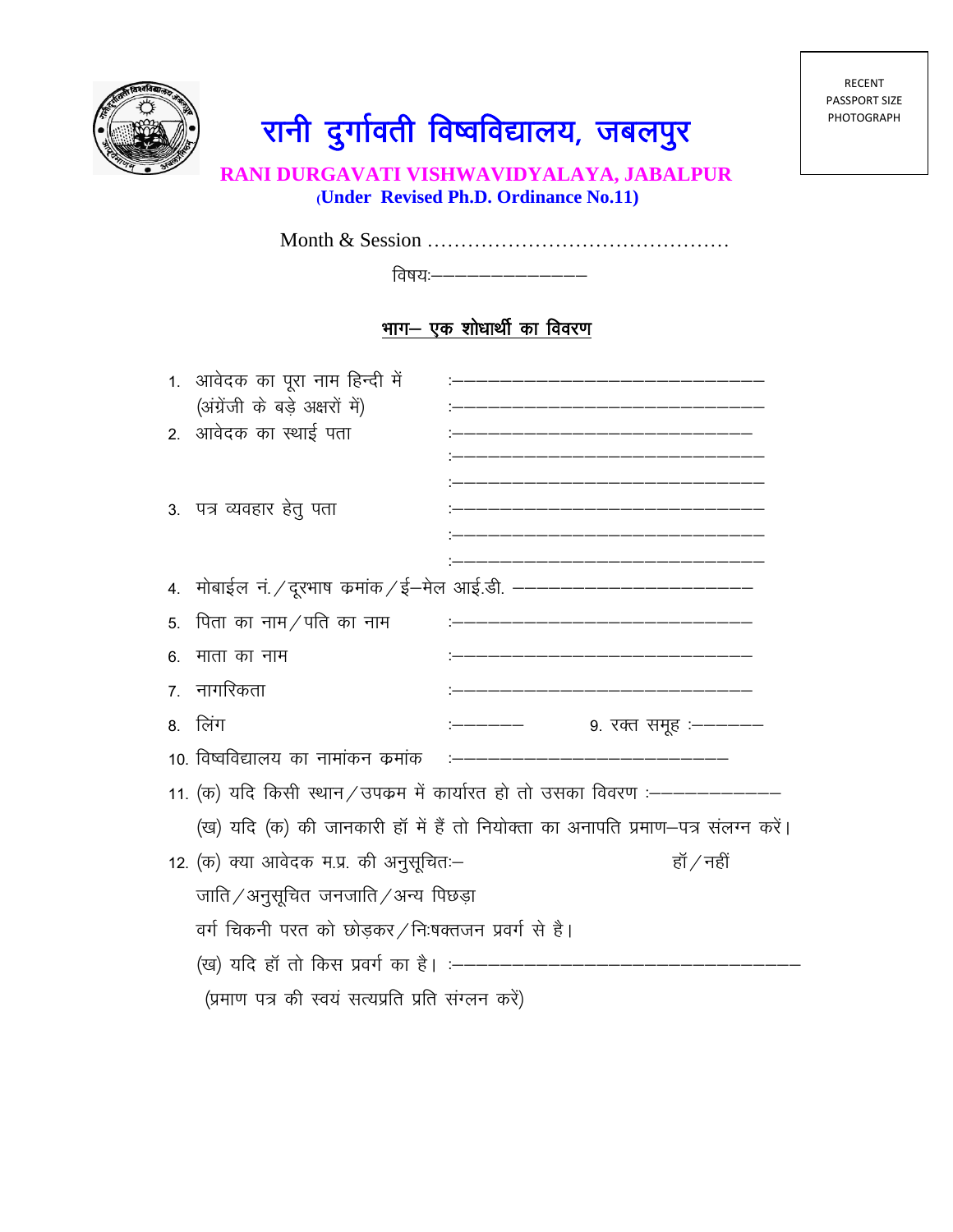13. आवेदक की शैक्षणिक योग्यता:-

| कमांक          | परीक्षा का नाम | शिक्षा वोर्ड $\diagup$ | वर्ष | ग्रेड/प्राप्तांक   श्रेणी | विषय |
|----------------|----------------|------------------------|------|---------------------------|------|
|                |                | विश्वविद्यालय का       |      | प्रतिशत                   |      |
|                |                | नाम                    |      |                           |      |
| $\mathbf{1}$   | सेंकंडरी ⁄ हाई |                        |      |                           |      |
|                | स्कूल          |                        |      |                           |      |
| 2 <sup>1</sup> | हायर सेंकडरी   |                        |      |                           |      |
|                | $10 + 2$       |                        |      |                           |      |
| 3              | स्नातक         |                        |      |                           |      |
|                |                |                        |      |                           |      |
| $\overline{4}$ | स्नोकोत्तर     |                        |      |                           |      |
|                |                |                        |      |                           |      |
| 5              | एम.फिल.        |                        |      |                           |      |
|                |                |                        |      |                           |      |
| 6              | अन्य           |                        |      |                           |      |
|                |                |                        |      |                           |      |

14. शोध कार्य के लिये प्रस्तावित शीर्षक :---------------------------------

अगर शोधार्थी में उक्त शीर्षक पर कुछ शोध कार्य किया हो तो उसका विवरण सहित प्रकाषित शोध पत्रों प्रतियॉं संलग्न करें:----------------------------------

15. क्या आवेदक अन्य किसी उपाधि के लिये हॉ / नहीं संस्थागत/असंस्थागत रूप से इस विष्वविद्यालय अथवा अन्य विष्वविद्यालय द्वारा आयोजित किसी अन्य परीक्षा में सम्मिलित हो रहा ह। यदि हॉ तो उसका पूर्ण विवरण ------------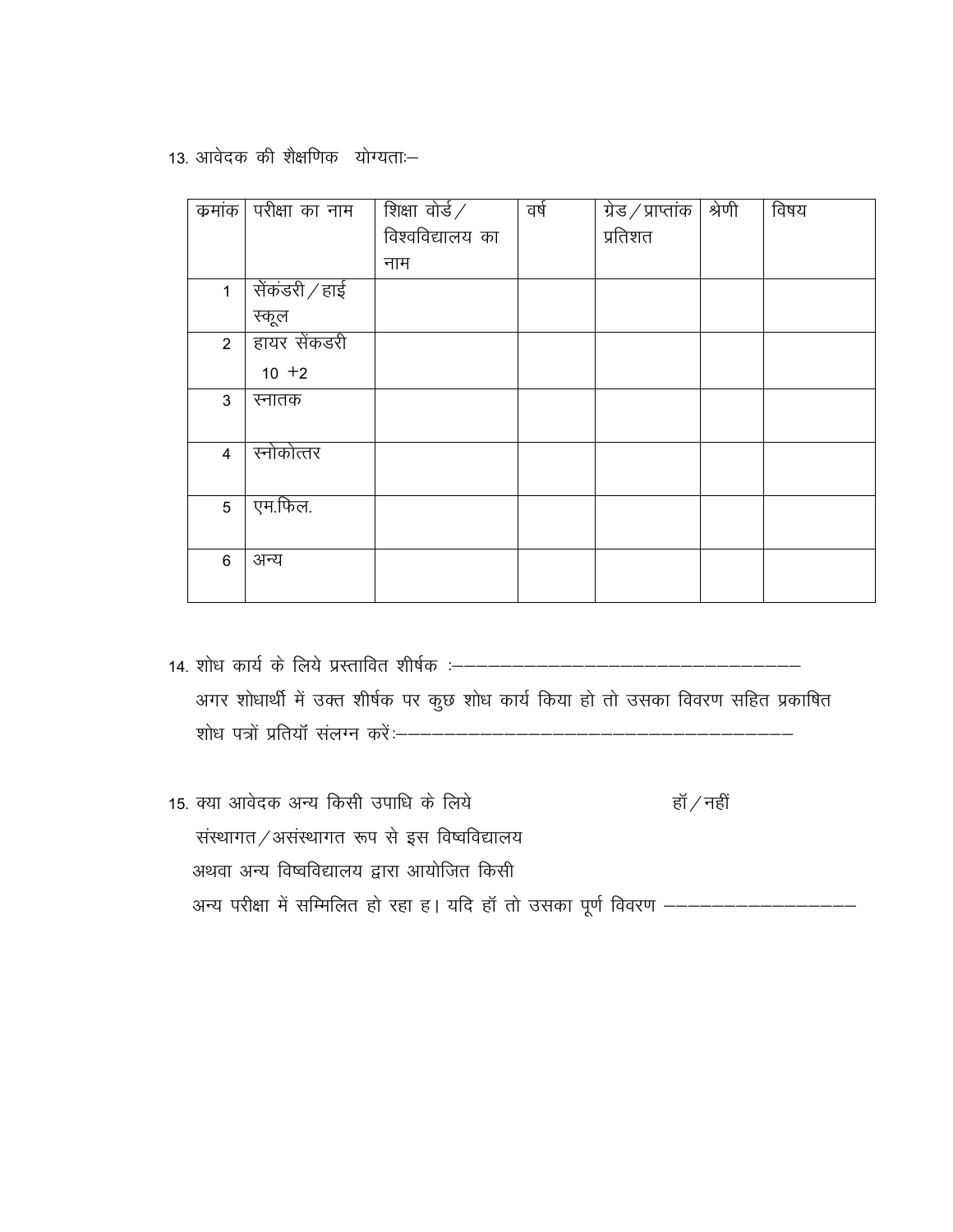## भाग दो-षोध निर्देषक का प्रमाणिकरण

मैं आवेदक को उनके शोध कार्य में मार्गदर्षन प्रदान करने के लिए सहमत हूँ। मेरे निर्देषन  $\sqrt{3}$ सह $-$ निर्देषन में निम्नलिखित शोधार्थी पंजीकृत हैं।

|                | शोधार्थी का नाम | निर्देषन / सहनिर्देषन | विष्वविद्यालय का नाम |
|----------------|-----------------|-----------------------|----------------------|
|                | ---------       |                       |                      |
| $\mathcal{P}$  | ____________    |                       |                      |
| 3 <sub>l</sub> | ____________    |                       |                      |
|                | 4. $------$     |                       |                      |
| 5 <sub>1</sub> | ___________     |                       |                      |
| 6.             | __________      |                       |                      |
|                | ___________     |                       |                      |

में प्रमाणित करता हूँ कि मेरे द्वारा विगत पॉच वर्षो में निम्नानुसार शोध पत्र प्रकाषित किये गये है

| क | प्रकाशित शोध पत्र का शीर्षक | जनेल का नाम | वाल्यूम एवं पृष्ठ संख्या |
|---|-----------------------------|-------------|--------------------------|
|   |                             |             |                          |
|   |                             |             |                          |
|   |                             |             |                          |
|   |                             |             |                          |
|   |                             |             |                          |
|   |                             |             |                          |
|   |                             |             |                          |
|   |                             |             |                          |

शोध निर्देषक के हस्ताक्षर शोध निर्देषक का नाम------------पद नाम---------------------पता-----------------------ई मेल -----------------------मोबाईल / दूरभाष कमांक-----------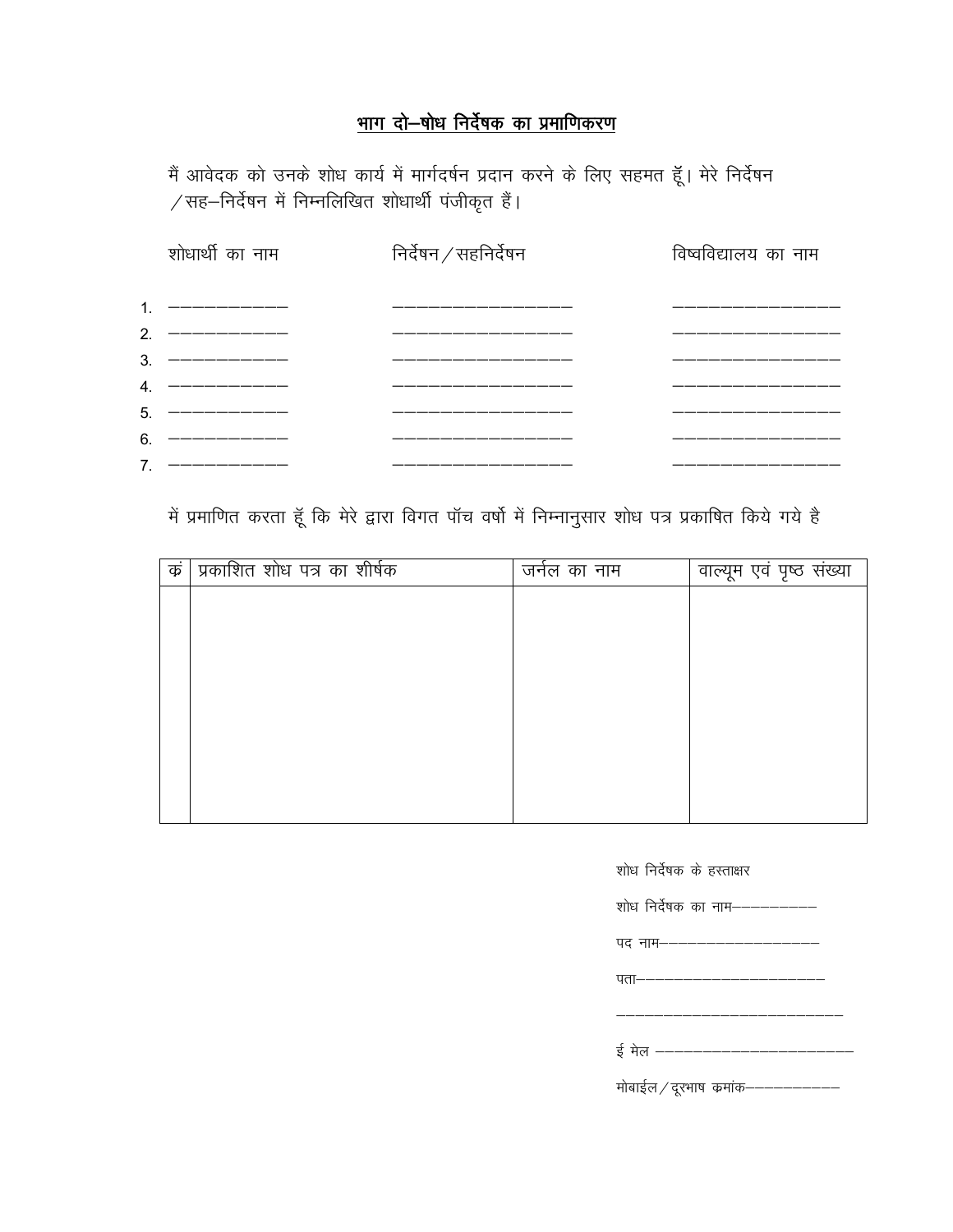## भाग तीन— शोध सह—निर्देषक का प्रमाणिकरण

मैं आवेदक को उनके शोध कार्य में मार्गदर्षन प्रदान करने के लिए सहमत हूँ। मेरे निर्देषन / सहनिर्देषन में निम्नलिखित शोधार्थी पंजीकृत हैं।

|                | शोधार्थी का नाम | निर्देषन / सहनिर्देषन | विष्वविद्यालय का नाम |
|----------------|-----------------|-----------------------|----------------------|
| 1              | ___________     |                       |                      |
| $\overline{2}$ | __________      |                       |                      |
| 3              | __________      |                       |                      |
| 4              | ___________     |                       |                      |
| 5              | ___________     |                       |                      |
| 6              | _________       |                       |                      |
| 7              |                 |                       |                      |

में प्रमाणित करता हूँ कि मेरे द्वारा विगत पॉच वर्षो में निम्नानुसार शोध पत्र प्रकाषित किये गये है

| क्र | प्रकाशित शोध पत्र का शीर्षक | जनेल का नाम | . .<br>वाल्यूम एव पृष्ठ सख्या |
|-----|-----------------------------|-------------|-------------------------------|
|     |                             |             |                               |
|     |                             |             |                               |
|     |                             |             |                               |
|     |                             |             |                               |
|     |                             |             |                               |
|     |                             |             |                               |
|     |                             |             |                               |

शोध निर्देषक के हस्ताक्षर शोध निर्देषक का नाम------------पद नाम----------------पता-------------------ई मेल -----------------------मोबाईल / दूरभाष कमांक------------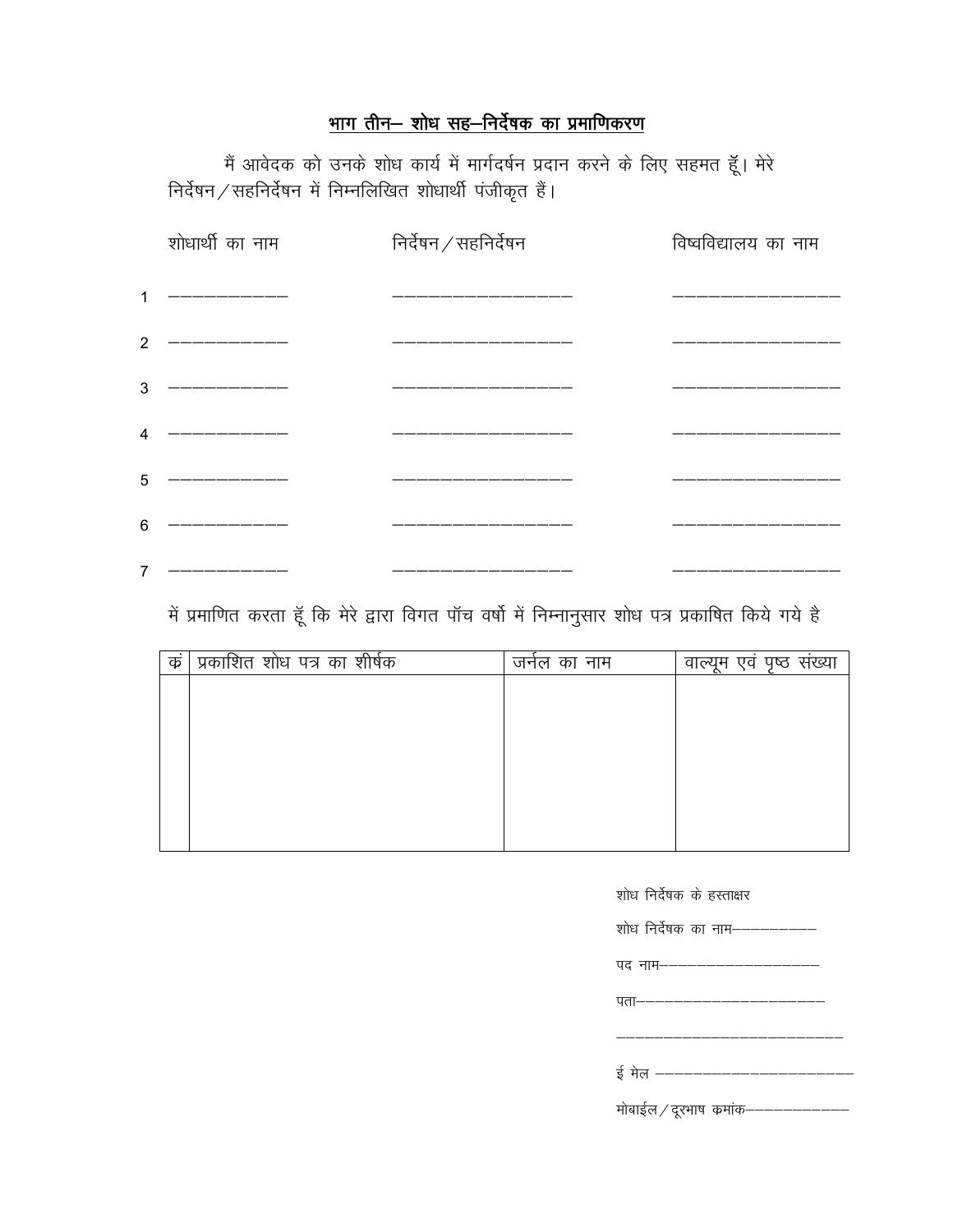### भाग चार-षोध केन्द्र का प्रमाण-पत्र

मैं यह प्रमाणित करता हूँ कि, उपरोक्त शोधार्थी के शोध कार्य से संबंधित पूर्ण सुविधा इस संस्था में उपलब्ध है । और उन्हें शोध कार्य करने हेतू सुविधाऐं उपलब्ध कराई जायेगी। यह संस्था शोध कार्य के लिए विष्वविद्यालय से मान्य है। अनुषंसा सहित आवेदन पत्र अग्रेषित किया जाता है।

प्रमाणित किया जाता है कि उपरोक्त शोधार्थी नें संस्था में निम्नलिखित शुल्क जमा करा दिया है:

- 1. शोध केन्द्र शुल्क विभागीय कम्प्यूटर प्रयोगषाला ने संस्था में निम्नलिखित शुल्क जमा करा दिया है:
- 2. शोध प्रयोगषाला शुल्क यदि उपयोग किया जा रहा हो तो
- 3. शोध केन्द्र सुरक्षा निधि शुल्क
- 4. पहचान पत्र शुल्क
- 5. सूचना प्रौद्यागिकी इन्फारद्दक्चर शुल्क

जिसकी प्राप्ति रसीद क्रमांक—————————दिनांक—————————— है एवं रसीद की प्रति आवेदन के साथ संलग्न है।

दिनांक —————————

(षोध केन्द्र प्रमुख के हस्ताक्षर) नाम एवं मुद्रा सहित

### भाग पॉच- विष्वविद्यालय केन्द्रीय पुस्तकालय का प्रमाण पत्र

प्रमाणित किया जाता है कि शोधार्थीश्री / श्रीमति / कुमारी———————— .<br>ने निम्नानुसार शुल्क रसीद कमांक ———————— दिनांक————————— द्वारा जमा कर दिया है।

- 1. पुस्तकालय शुल्क
- 2. पुस्तकायलय सुरक्षा निधि शुल्क

दिनांक——————————

(पुस्तकालयाध्यक्ष) विष्वविद्यालय केन्द्रीय पुस्तकालय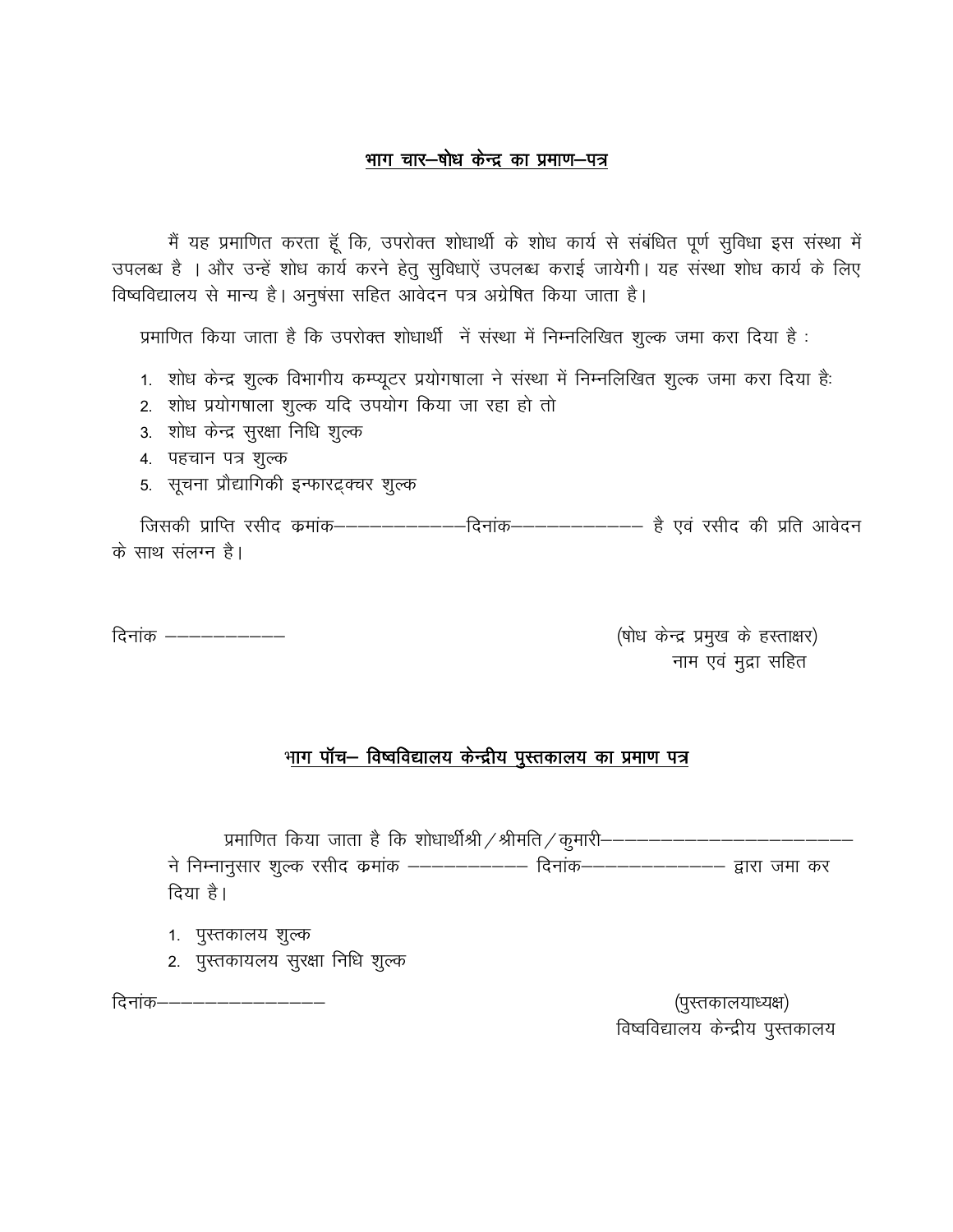## भाग छः- शोधार्थी द्वारा संलग्न प्रमाण

- 1. निर्धारित प्रपत्र में पूर्ण आवेदन–पत्र
- 2. शोध केन्द्र में जमा शुल्क की रसीद की फोटोप्रति।
- 3. विष्वविद्यालय केन्द्रीय पुस्तकालय शुल्क की जमा रसीद की प्रति।
- 4. यदि शोधार्थी किसी संस्था / उपक्रम में कार्यरत है तो अनापत्ति प्रमाण–पत्र।
- 5. मार्कषीट ⁄ ग्रेडसीट की स्वंय सत्यापित प्रतियॉ।
- 6. यदि शोधार्थी अनुसूचित जाति / अनुसूचित जनजाति / अन्य पिछड़ा वर्ग चिकनी परत को छोड़कर निःषक्तजन प्रवर्ग से है, तो सक्षम अधिकारी के प्रमाण पत्र की स्वयं प्रमाणित प्रति।
- 7. गेप सर्टीफिकेट।
- 8. पात्रता प्रमाण—पत्र म.प्र. से बाहर के छात्रों के लिये।
- 9. प्रवजन प्रमाण-पत्र अन्य विष्वविद्यालयों के लिये।
- 10. शोध प्रस्ताव की सात प्रतियॉ, स्वयं हस्ताक्षरित, निर्देषक, सह—निर्देषक, शोध केन्द्र के प्राचार्य / विभागाध्यक्ष से हस्ताक्षर सहित ।

## भाग सात– शोधार्थी का घोषणा–पत्र

मैं एतद् घोषणा करता हूँ / करती हूँ कि मैने अध्यादेष 11 का अध्ययन कर लिया हे एवं मेरी जानकारी के अनुसार इस आवेदन पत्र की प्रविष्टियों एवं दी गई जानकारी सच्ची, एवं पूर्व है। यदि पी-एच.डी. डिग्री प्राप्त होने के पूर्व अथवा पष्चात् कोई जानकारी झूठी या असत्य पाई जाऐ तो विष्वविद्यालय द्वारा मेरे विरूद्ध कार्यवाही की जा सकेगी, जो मुझे मान्य होगी यह भी अभिवचन देता / देती हूँ कि में उक्त प्रस्तावित षोध कार्य के अतिरिक्त इस विष्वविद्यालय या अन्य किसी भी विष्वविद्यालय में स्वाध्यायी अथवा नियमित छात्र के रूप में न ही शोधरत हूँ और न ही किसी अन्य परीक्षा सर्टिफिकेट पाठ्यक्रमों की परीक्षाओं को छोड़कर में सम्मिलित हो रहा / रही हूँ। यदि ऐसा पाया जाता है तो मेरा पंजीयन निरस्त कर दिया जाए।

| आवेदक के हस्ताक्षर ———     |
|----------------------------|
| आवेदक का नाम ---------     |
| पिता / पति का नाम--------- |
| पूरा पता ----------        |
|                            |
|                            |
|                            |
| ई मेल —————————————        |
| मोबाईल / दूरभाष कमांक ––   |